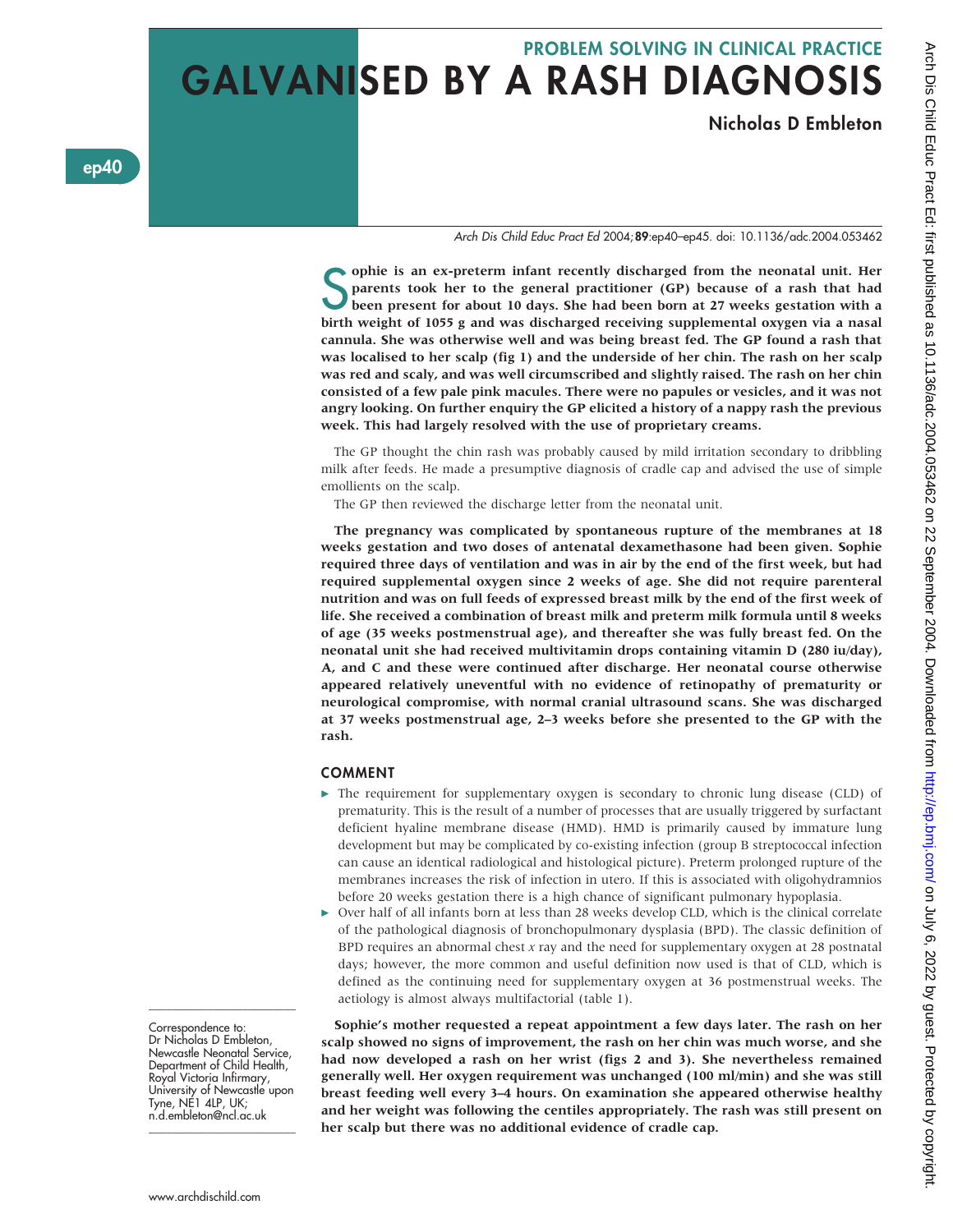

Figure 1 Rash on the scalp. Reproduced with permission of the child's parents.

The GP considered the possibility that the rash on the wrist was secondary to scabies infestation. He knew that infants may develop a widespread rash with scabies, and he also knew that Sophie had been home for a sufficient period of time to develop the condition (incubation period at least two weeks).<sup>1</sup> However, he felt that the rash on the chin was not consistent with such an explanation and he therefore made a tentative diagnosis of infantile seborrhoeic dermatitis. There appeared to be a few satellite lesions, but the mucous membranes showed no evidence of thrush. He asked that the emollients be continued and he also prescribed 0.5% hydrocortisone.

## COMMENT

- $\blacktriangleright$  Infantile seborrhoeic dermatitis is an eczematous condition of unknown aetiology that generally occurs in the first few weeks of life.<sup>1</sup> It most commonly affects the scalp manifesting as cradle cap, a yellowish or whitish, greasy and scaly rash. The face is also frequently involved, as are the skin folds and the napkin area. The differential diagnosis consists mainly of atopic dermatitis, psoriasis, and, if in the typical distribution, napkin ammoniacal dermatitis.
- Scabies might present as a widespread rash affecting the face, scalp, and wrists, especially in infancy. Vesiculopapular rashes on the palms and soles are characteristic but not universal, and scratching in older infants may create widespread eczematous changes.<sup>1</sup>

A few days later the rash on Sophie's chin appeared worse and her mother sought a further opinion from the GP.

Table 1 Chronic lung disease: aetiological factors

- Prenatal factors
	- cytokine release (in utero infection)
	- genetic predisposition (including race, sex, etc)
- gestation (degree of prematurity)
- Postnatal factors
- mechanical ventilation (baro- and volutrauma)
- air leak syndromes (including pulmonary interstitial emphysema)
- oxygen toxicity (poor antioxidant capacity)
- malnutrition (macro- and micronutrient deficiencies) – pulmonary oedema (excess fluid, patent ductus arteriosus)
- infection



Figure 2 Rash on the wrist. Reproduced with permission of the child's parents.

The GP considered that the rash had shown no improvement despite the use of emollients and topical hydrocortisone. The rash on the chin caused him particular concern. He wondered about the possibility of a candida infection. Even though there were no abnormal signs in the mouth and no perineal rash he was concerned that the use of a steroid medication might have made Sophie more susceptible to thrush. He prescribed a topical antifungal cream (1% clotrimazole combined with 1% hydrocortisone) for the chin and arranged to review Sophie two days later with a colleague.

# Despite the use of a topical antifungal cream there was no appreciable improvement and Sophie attended for review with the GP and his partner. The rash on her lower chin now appeared even more inflamed.

The GPs together considered the list of possible causes, and the various factors that supported the putative diagnoses (table 2). They also reviewed the relevant background history. They noted that Sophie was breast fed and that current evidence suggests an associated decreased incidence of atopy.1 They also noted that Sophie's neonatal course had been relatively uneventful, and they were not aware of any associations between her two main medical problems: CLD and the unexplained rash. She was otherwise well, gaining weight, and her developmental progress was satisfactory. She was feeding every 3–4 hours and was on no additional



Figure 3 Rash on the chin. Reproduced with permission of the child's parents.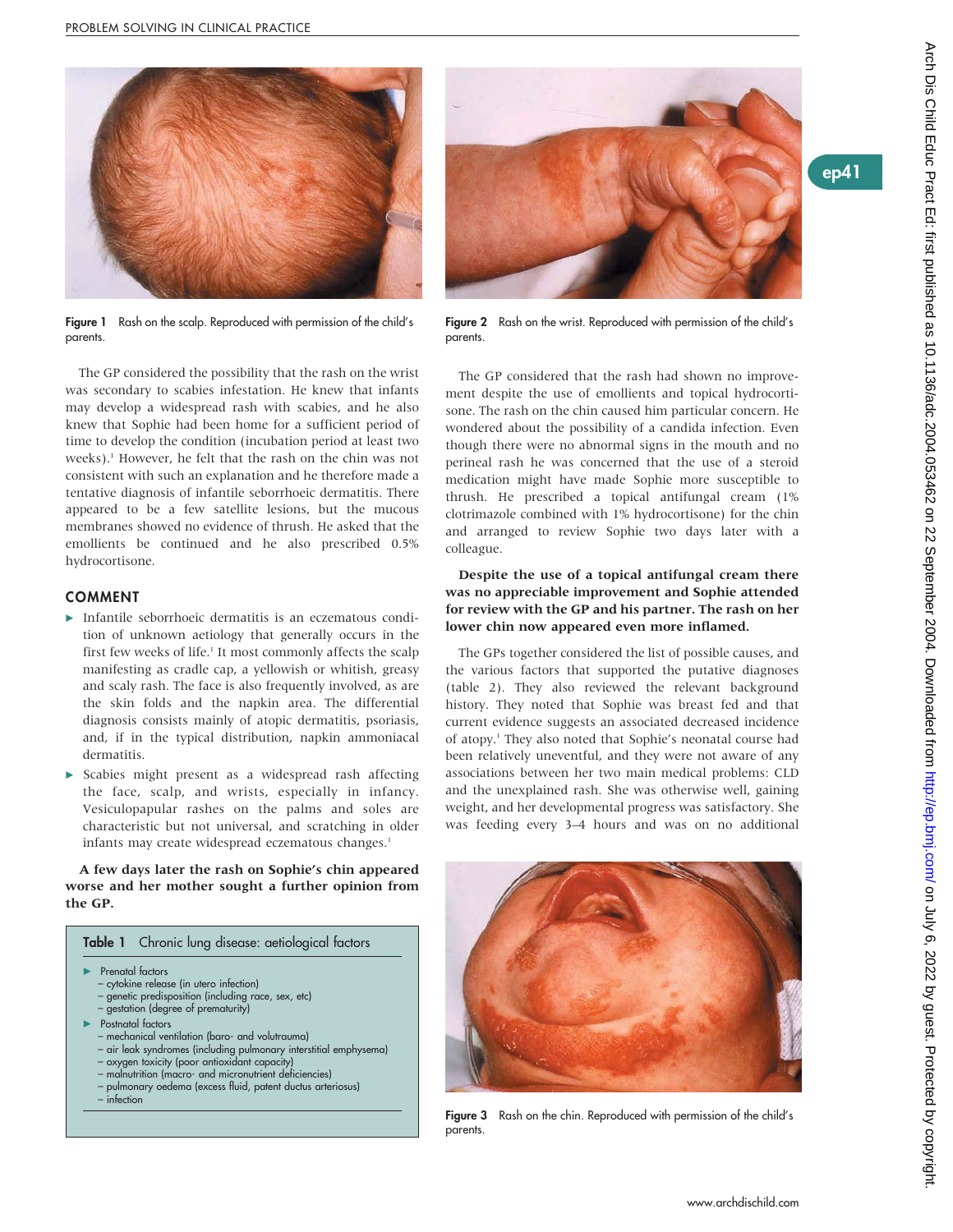| <b>Differential diagnosis</b>          | Factors supporting this diagnosis                                                    | Factors not supporting this diagnosis                                                                             |
|----------------------------------------|--------------------------------------------------------------------------------------|-------------------------------------------------------------------------------------------------------------------|
| Infantile seborrhoeic dermatitis (ISD) | Infant age group $\left( <4-6 \right)$ months old at onset)<br>Widespread rash       | Rash on chin not typical<br>No classic cradle cap<br>Unusual distribution<br>No response to emollients or steroid |
| Atopic dermatitis                      | May be difficult to distinguish from ISD <sup>1</sup>                                | No family history<br>Breast fed (evidence equivocal)<br>No response to emollients or steroid                      |
| Irritant or contact dermatitis         | Localised rash on chin                                                               | Unusual distribution with no clear precipitating factors or<br>history<br>No response to emollients or steroid    |
| Candidal dermatitis                    | Sore looking rash<br>Satellite lesions<br>May have been exacerbated by steroid cream | No oral or perineal thrush<br>No response to antifungal cream<br>Rash on wrist and scalp not typical              |
| Impetigo                               | Rash on chin looks typical<br>May have been exacerbated by steroid cream             | Rash on wrist and scalp not typical                                                                               |
| Scabies                                | Widespread lesions including wrist                                                   | No family history<br>Rash on chin not compatible<br>No lesions on palms or soles                                  |
| Nutritional deficiency                 | Preterm infant (poor stores)                                                         | Rare presentation                                                                                                 |
|                                        | Chronic disease (increased requirements)                                             | No growth failure or other signs<br>Hospital course seems uncomplicated                                           |

medications. She was passing yellow seedy stools (2–3 times a day) typical of a breast fed infant. She had no siblings. Both parents were well and her mother was vegetarian.

The rash on her lower chin now appeared more sore and angry and they considered the possibility of impetigo. The antifungal cream was discontinued, as were the emollients, and a proprietary antimicrobial cream containing hydrocortisone, nystatin, and oxytetracycline was prescribed. They decided to refer Sophie for a further opinion if no improvement occurred during the next 2–3 days.

# COMMENT

ep42

 $\blacktriangleright$  Impetigo occurs mainly in children and is usually caused by Staphylococcus aureus infection, although it may also be caused by streptococci. Unless widespread or associated with systemic illness, topical antibiotic treatment usually suffices.<sup>1</sup> Bullous impetigo occurs in the newborn period with flaccid fluid or pus filled blisters that readily burst. Parenteral antibiotic treatment is necessary. Impetigo secondary to super-added infection of pre-existing eczema or scabies, etc, is the most common presentation.

Despite three days of treatment with an antimicrobial cream (also containing an antifungal and steroid) there was no improvement and therefore Sophie was referred to a dermatologist for a further opinion. The dermatologist confirmed the findings of the GP and specifically noted the lack of any perineal rash. He also found that her weight gain was good and general examination normal (aside from the need for oxygen). The following investigations were organised: full blood count, urea and electrolytes, liver function tests, bone chemistry, serum zinc, serum vitamin B12, and red cell folate concentrations.

The dermatologist reviewed the presentation and the background history, and noted the lack of response to the various topical medications. He felt the rash would be compatible with a diagnosis of zinc deficiency and referred to the paediatric team for further investigation. The stools had been more frequent over the preceding few days but there was no diarrhoea.

A working diagnosis of zinc deficiency was made and Sophie was commenced on oral zinc (1 mg/kg a day) using effervescent zinc sulfate tablets.<sup>2</sup> All the topical preparations were discontinued. Three days later Sophie's mother was contacted by telephone and reported a dramatic improvement in Sophie's rash. At this stage the blood results were available (table 3).

| Haemoglobin        | $8.9$ g/dl (5.5 mmol/l)        | Urea                 | $1.1$ mmol/l      |
|--------------------|--------------------------------|----------------------|-------------------|
| Haematocrit        | 26%                            | Creatinine           | $34 \mu mol/l$    |
| <b>MCV</b>         | 85.1 f                         | Calcium              | $2.65$ mmol/l     |
| <b>Platelets</b>   | $436\times10^{9}$ /l           | Phosphate            | $1.52$ mmol/l     |
| <b>Neutrophils</b> | $2.4 \times 10^{9}$ /l         | Protein              | $53$ g/l          |
| Lymphocytes        | $4.2 \times 10^9$ /l           | <b>Albumin</b>       | $38$ g/l          |
| Vitamin B12        | 191 ng/l (180-1150)            | Bilirubin            | $42 \mu mol/l$    |
| Red cell folate    | 352 µg/l (175-650)             | Alkaline phosphatase | 152 U/l (150-375) |
| Serum zinc         | $0.1 \text{ \mu}$ mol/l (5-15) | Alanine transaminase | 20 U/I (3-50)     |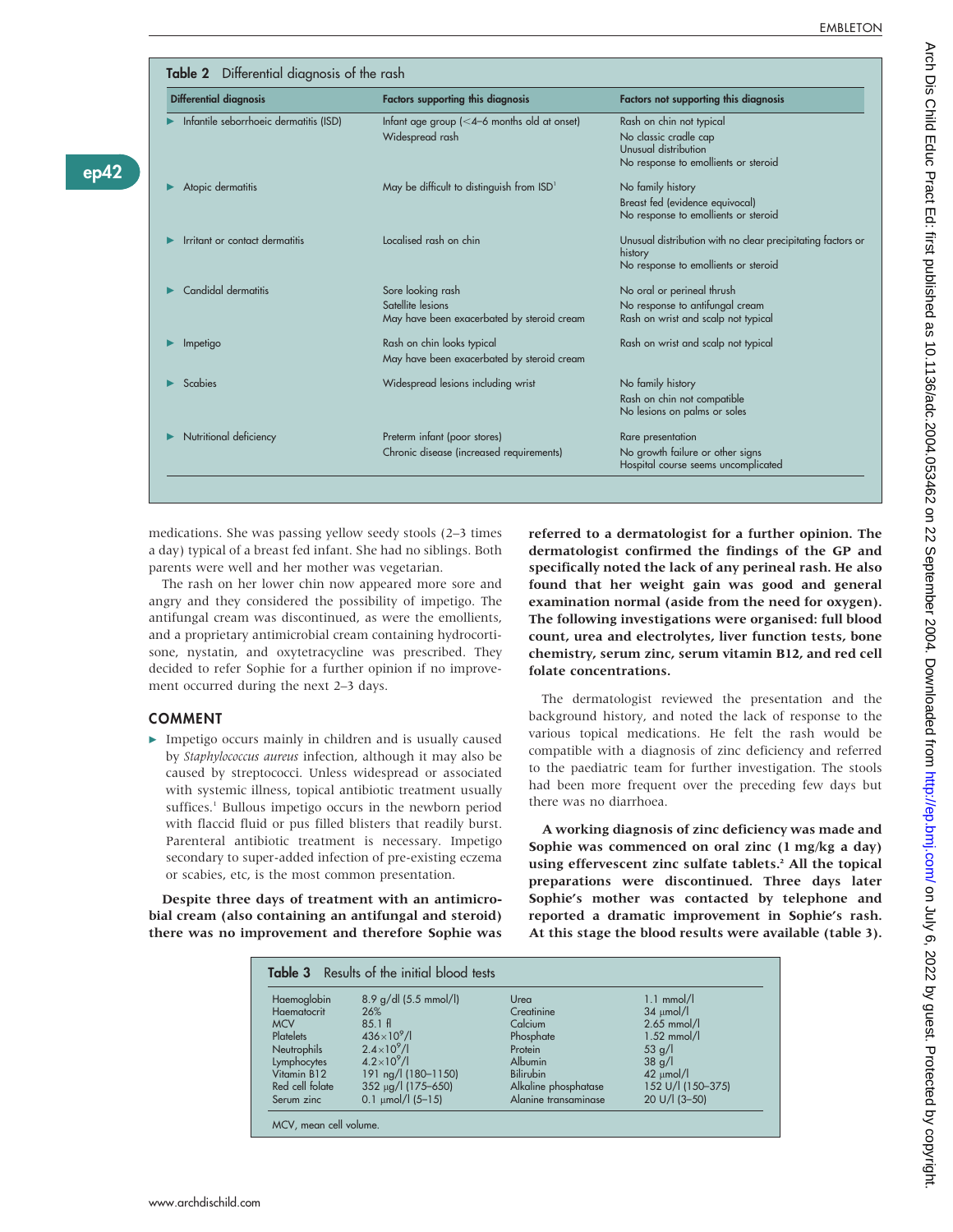

**Figure 4** Resolution of the rash on the wrists following zinc supplementation. Reproduced with permission of the child's parents.

The investigations, combined with the response to zinc supplementation, confirmed the diagnosis of zinc deficiency and also revealed a mild anaemia. The zinc was continued and a review appointment was planned for the following week.

## COMMENT

 $\triangleright$  Mild anaemia is common in preterm babies at a few weeks or months of age; it rarely requires a blood transfusion unless haemoglobin is very low or if there is also growth failure and/or significant ongoing chronic disease. Many preterm infants receive blood transfusions which will provide a large amount of iron, and all low birth weight formulas contain sufficient iron without the need for additional supplementation. Iron stores are therefore usually sufficient. Breast fed preterm babies may not have adequate stores during rapid periods of growth and those born weighing < 1800 g may benefit from supplemental iron until a good weaning diet has commenced.<sup>2</sup>

Two weeks after starting zinc supplementation the rash had completely resolved (figs 4 and 5). Sophie's oxygen requirements had decreased and she no longer needed supplementary oxygen during the day to maintain an oxygen saturation  $> 95%$  (note the absence of a nasal cannula in fig 5).

The biochemical and haematological investigations were repeated (table 4). Serum copper concentration was also measured as this has a similar pattern of absorption and storage to zinc, and although copper deficiency is excessively rare it has been reported in an infant receiving high dose zinc supplementation.<sup>3</sup> The raised alkaline phosphatase concentration was also noted. Serum calcium was at the upper limits of normal and serum phosphate at the lower limits of normal. The biochemical picture was consistent with a



Figure 5 The rash under the chin also resolved. Note the absence of the nasal cannula evident in fig 3. Reproduced with permission of the child's parents.

degree mineral deficiency. Sophie's mother asked whether breast feeding should be discontinued, but she was encouraged to continue in view of the long term health benefits associated with breast feeding.

# COMMENT

- $\triangleright$  Mineral bone disease (osteopenia of prematurity) is common in preterm infants. Mineral deficiencies are similar to other micronutrient deficiencies in that they are usually caused by a combination of poor stores (for example, secondary to preterm delivery) and inadequate intake and often precipitated by a period of rapid growth. Because of solubility problems, mineral intake during parenteral nutrition is particularly poor. Specialised low birth weight formulas and breast milk fortifiers contain added calcium and phosphate. Breast milk contains inadequate mineral concentrations for most preterm babies, and overt clinical deficiency, particularly phosphate deficiency, is not uncommon.<sup>2</sup>
- Breast milk is also a poor source of vitamin D. Preterm infants are at specific risk since they do not get the 1–2 hours a day of sunlight exposure necessary for endogenous production. Infants need 200–400 iu vitamin D each day and supplements may be necessary where dietary intake and/or sunlight exposure is inadequate.
- $\blacktriangleright$  There is some evidence that mineral bone disease may impair long term linear growth in preterm infants, but the data are conflicting and most controlled trials have simply focused on short term biochemical outcomes.

A few weeks later Sophie developed typical cradle cap followed by mild eczema. These were treated successfully with simple emollients. She continued to be breast fed and was commenced on solids. Zinc supplements were discontinued at 3 months of age (6 months postmenstrual age) and serum zinc

| Table 4 Results of the follow up blood tests                             |                                                                                                                              |                                                                                 |                                                                              |  |
|--------------------------------------------------------------------------|------------------------------------------------------------------------------------------------------------------------------|---------------------------------------------------------------------------------|------------------------------------------------------------------------------|--|
| Urea<br>Creatinine<br>Calcium<br>Phosphate<br>Serum zinc<br>Serum copper | $1.3$ mmol/l<br>$39 \mu$ mol/l<br>$2.82$ mmol/l<br>$1.63$ mmol/l<br>9.4 $\mu$ mol/l (5–15)<br>$7.1 \text{ \mu}$ mol/l (3-11) | Protein<br>Albumin<br>Bilirubin<br>Alkaline phosphatase<br>Alanine transaminase | $52$ g/l<br>$41$ g/l<br>$47 \mu mol/l$<br>752 U/l (150-375)<br>32 U/I (3-50) |  |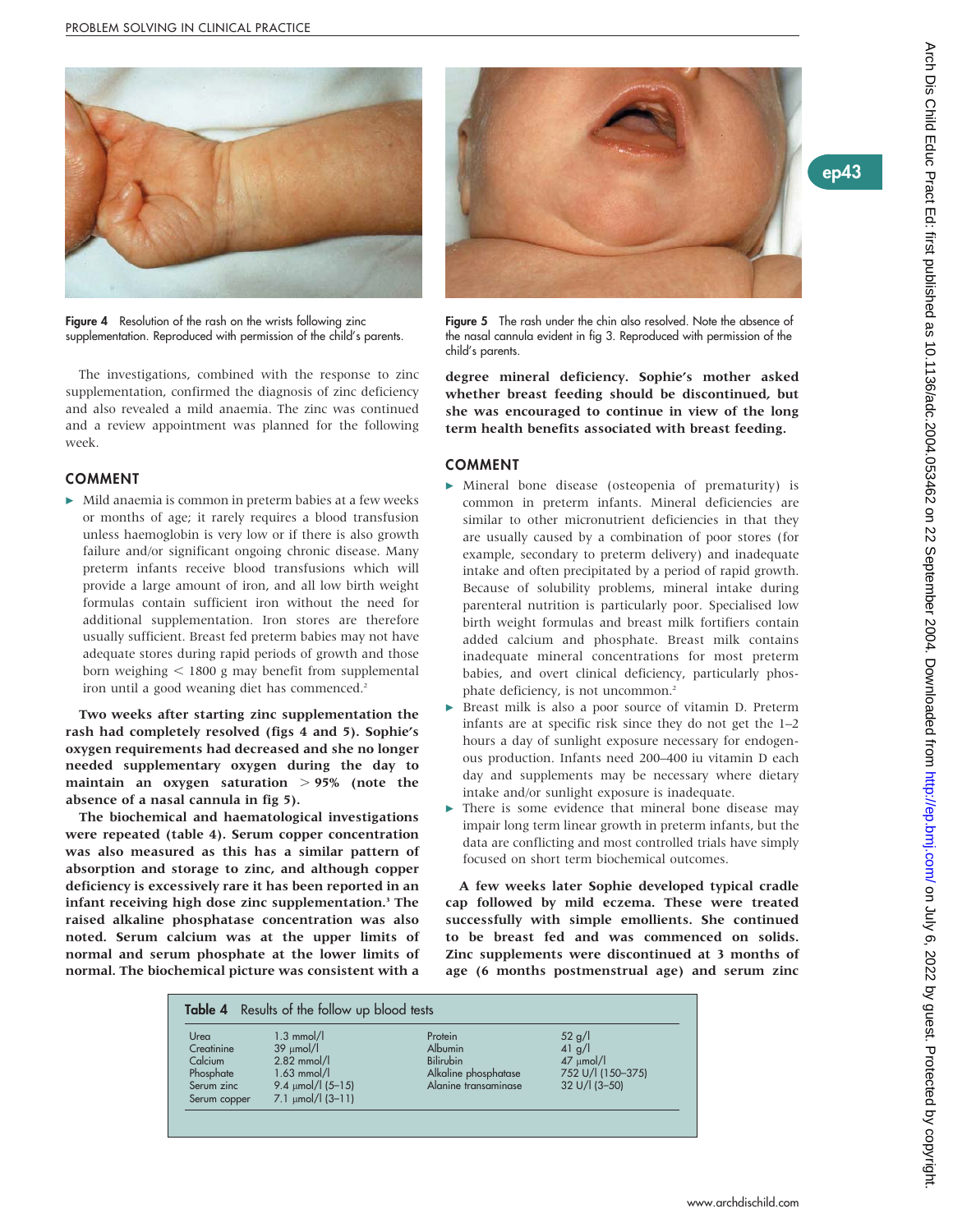concentrations two months later were normal. She was discharged from further follow up at 2 years of age with normal growth and developmental parameters.

#### ZINC AND ZINC DEFICIENCY

ep44

Zinc is an essential nutrient and is the most important oligometal in humans. It is a constituent of several hundred metallo-enzymes including the DNA and RNA polymerases.<sup>3</sup> Deficiency affects a huge range of homeostatic functions including carbohydrate metabolism, and protein and nucleic acid synthesis (and therefore cell replication and growth). Regulation of gene transcription may also be affected because of the so called ''zinc finger'' elements (sites on transcription proteins that bind with DNA to initiate transcription). It also has an important role in antioxidant enzyme systems (for example, superoxide dismutase) by stabilising cell membranes and preventing lipid peroxidation. Zinc is therefore vital in the continuity of growth from embryonic to fetal and neonatal life.

Dietary zinc is absorbed from the small intestine, secreted into the portal circulation, and primarily bound to albumin or  $\alpha$ 2-macroglobulin.<sup>3</sup> Exactly how much zinc is absorbed is uncertain but stable isotope studies suggest that over 50% is absorbed in preterm infants.<sup>4</sup> Tighter binding to casein rather than whey proteins may explain the higher absorption rates of infants receiving breast milk. Absorption is also decreased by phytates and calcium which may form insoluble complexes with zinc. Zinc is stored in the skeleton and there are also large stores bound to metallothioneine in the liver.<sup>3</sup> Zinc is lost in the stool, but can also be lost in large quantities when urinary losses are excessive, especially if induced by a thiazide diuretic.

Overt zinc deficiency is rare in preterm infants but the clinical effects may include growth failure, poor feeding, skin lesions, poor wound repair, anaemia, and diarrhoea, along with depressed immune and antioxidant capacity.<sup>3</sup> Symptomatic zinc deficiency has been documented in several case reports, but it is likely that subclinical deficiency is more common than currently recognised.<sup>5</sup> Unfortunately, as with many micronutrients, measurement of serum concentrations is not likely to determine clinical deficiency accurately, but nevertheless might serve as a useful screening test. Consideration should be given to checking serum values where a relevant history exists and when any of the above problems are noted, but the diagnosis is usually made following a therapeutic trial of zinc supplementation.<sup>2</sup>

In this case the relatively low alkaline phosphatase at presentation was probably a reflection of zinc deficiency, and the rapid rise after supplementation illustrates that metabolic bone disease is often only clinically apparent when linear growth is taking place. Alkaline phosphatase concentrations are frequently normal despite low mineral intake in the first few weeks in preterm babies because either ongoing disease and/or dietary macronutrient deficiency prevents growth.

It is also possible that the pathogenesis of CLD was partly nutritional in origin,<sup>6</sup> as adequate protein synthesis for alveolar growth may have been compromised by zinc deficiency. Impaired antioxidant systems (also secondary to zinc deficiency) may have exacerbated the problem of oxygen free radical damage that is also thought to be important in the pathogenesis of CLD.

#### Dietary intake

Recommended dietary intakes for zinc are approximately 0.4–1 mg/kg/day depending on route, ongoing losses, and accumulated deficit<sup>3</sup> and would ordinarily be met if a preterm low birth weight formula was used and full enteral feeds (150 ml/kg per day) tolerated. Trace elements are usually added to parenteral nutrition, but the amount in solution may not be sufficient when prolonged parenteral nutrition is necessary, or in the face of excess losses (for example, via an ileostomy). Additional supplemental zinc (plus other trace elements) can be provided intravenously in this situation.

#### Breast milk

The zinc concentration of colostrum is high. Concentrations in breast milk fall over the first few weeks, but it usually contains sufficient zinc to meet the needs of term infants. Concentrations at 6 months are lower still but by this stage most babies have good stores and many will be receiving zinc from weaning foods. In many of the case reports, low breast milk zinc concentrations have been documented that are more likely to explain the deficiency rather than a defect of absorption.<sup>7</sup>

In this case the mother still had stored frozen aliquots of breast milk that could be analysed for zinc values. These showed concentrations of 34.8 µmol/l and 4.6 µmol/l at 4 and 10 postnatal weeks, respectively. A range of breast milk zinc concentrations have been published<sup>8</sup> with approximate mean (SD) values of 50 (10)  $\mu$ mol/l and 25 (13)  $\mu$ mol/l at 4 and 10 weeks postpartum, respectively. In this case it seems likely that breast milk concentrations were below normal. It is uncertain whether the mother herself also had low stores as she had already started to take what was left of the zinc preparation after administering the infant's daily dose (tablets contained 45 mg zinc of which only 5 mg was given to the infant), so her serum values were not measured. Concentrations of zinc in breast milk do not seem to be affected by the type of milk (fore or hind) and there is no apparent diurnal variation.<sup>9</sup> In well nourished women concentrations are probably not affected by zinc intake, and it seems unlikely that maternal dietary habit (for example, vegetarianism) has much of an effect either.

Breast milk is best for all infants regardless of whether they are born preterm or not. However, it is unlikely to satisfy the nutrient requirements of most preterm infants and some form of supplementation (either as supplemental milk formula or breast milk fortifier) is almost always necessary in the pre-discharge setting. However, the best method of supplementation and the precise requirements are uncertain, and consideration should be given as to how supplementation may adversely affect the known benefits of breast milk. If mothers are to be encouraged to breast feed, then careful explanation of the rationale for ''multi-supplementation'' (for example, of vitamins, iron, zinc, etc) must be given, if cessation of breast feeding is to be avoided.

#### **Deficiency**

Zinc deficiency in preterm infants is probably much more common than acrodermatitis enteropathica which presents with a similar constellation of symptoms and signs after a latent period when fetal stores are exhausted. As it is more likely to be seen at a later stage of infancy than that associated with preterm delivery, behavioural and cognitive effects may be apparent and children may be miserable or depressed.10